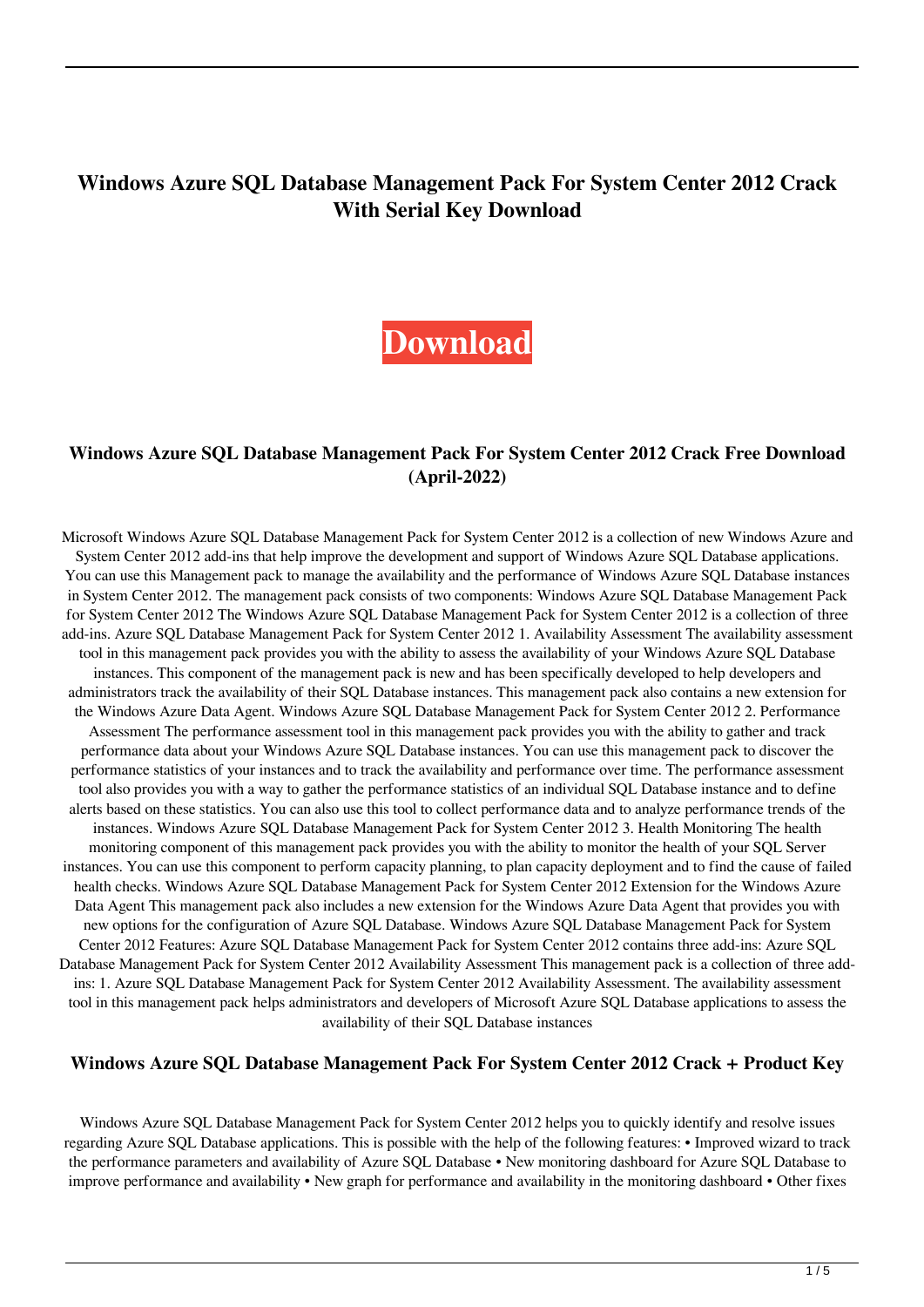and performance improvements Azure SQL Database Management Pack for System Center 2012 is able to discover and check the availability of Azure SQL Database servers. Windows Azure SQL Database Management Pack for System Center 2012 can gather information about the performance parameters, availability and connections to Azure SQL Database servers. KEYMACRO Description: Microsoft SQL Server 2012 R2 with the assistance of Windows Azure SQL Database Management Pack for System Center 2012, administrators are able to gather information about the performance parameters and availability of Azure SQL Database servers. • This pack gives a new monitoring dashboard for Azure SQL Database to improve performance and availability. • You can see how many Azure SQL Database servers you have running, how much free space your servers have, and how many connections you have to each server. • A new graph for performance and availability in the monitoring dashboard. • You can see information about the performance parameters (Number of transactions, CPU time, average response time, storage) on a per-server basis. • Additionally, you can see how many connections to each server. • You can see the performance and availability information for each server on a per-server basis, as well as for the entire Azure SQL Database instance. Windows Azure SQL Database Management Pack for System Center 2012 lets you analyze performance and availability of Azure SQL Database servers. Windows Azure SQL Database Management Pack for System Center 2012 lets you monitor the performance and availability of Azure SQL Database servers. • Azure SQL Database instances running on the Cloud and on-premise, including both public and private instances, are able to be monitored. • Microsoft SQL Server 2012 with the assistance of Windows Azure SQL Database Management Pack for System Center 2012 gives administrators a new monitoring dashboard for Azure SQL Database to improve performance and availability. • A new graph for performance and availability in the monitoring dashboard. • You can see how many Azure SQL Database servers you have running, how much free space your servers have, and how many connections you have to each server. • A new graph for performance and availability in the monitoring dashboard. • You can see information about the performance parameters (Number of transactions, 81e310abbf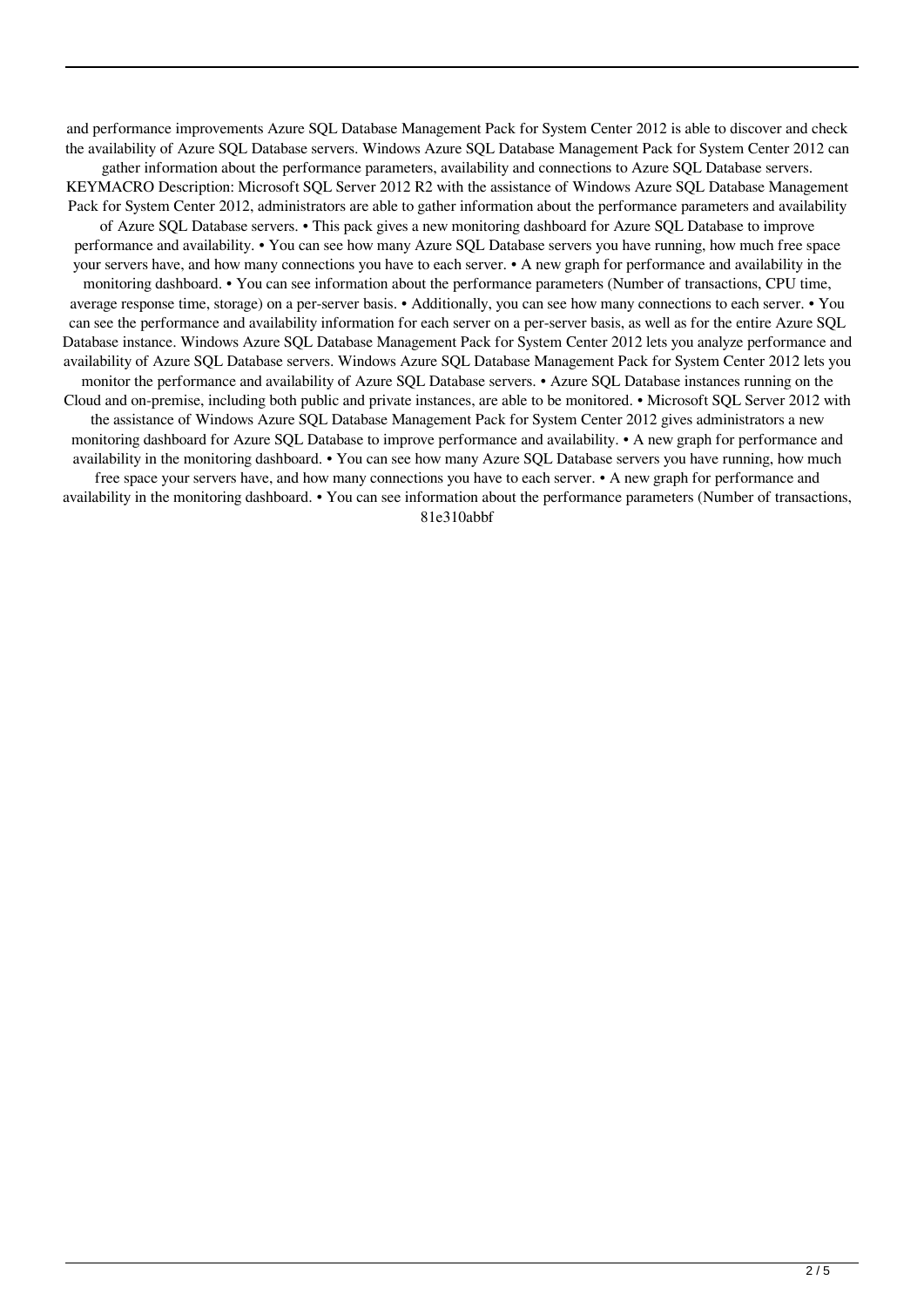### **Windows Azure SQL Database Management Pack For System Center 2012**

Windows Azure SQL Database Management Pack for System Center 2012 helps you: • Create and maintain your Microsoft System Center 2012 environment • Manage your SQL Databases • Establish and monitor Availability Zones • Monitor System Center 2012 objects using Web Services • Track Performance and Health of SQL Databases Windows Azure SQL Database Management Pack for System Center 2012 Installation: The Windows Azure SQL Database Management Pack for System Center 2012 can be installed as a part of Windows Azure SQL Database Management Pack for System Center 2012. This allows you to: • Create and maintain your Microsoft System Center 2012 environment • Manage your SQL Databases • Establish and monitor Availability Zones • Monitor System Center 2012 objects using Web Services • Track Performance and Health of SQL Databases For configuration of SQL Database, you can use the Microsoft System Center 2012 built-in SQL Database Management Console that allows you to manage SQL Databases hosted by SQL Server Database Engine running in Microsoft Windows Azure. You can connect to your SQL Databases from any Microsoft Windows computer or from any of your onpremise System Center 2012 workstation. Windows Azure SQL Database Management Pack for System Center 2012 is available as a standalone, online installation. Windows Azure SQL Database Management Pack for System Center 2012 is licensed by the number of client connections. This online installation of Windows Azure SQL Database Management Pack for System Center 2012 can be used on a per-user basis and on a per-server basis. You can also use this free online installation of Windows Azure SQL Database Management Pack for System Center 2012 to develop your own solutions. Windows Azure SQL Database Management Pack for System Center 2012 is highly integrated with the Microsoft System Center 2012 suite of tools. This allows you to use all System Center 2012 tools such as Microsoft System Center 2012 Configuration Manager and Microsoft System Center 2012 Service Manager to manage SQL Databases hosted by SQL Server Database Engine running in Microsoft Windows Azure. Windows Azure SQL Database Management Pack for System Center 2012 provides you access to the following System Center 2012 tools: Microsoft System Center 2012 Configuration Manager Microsoft System Center 2012 Service Manager Microsoft System Center 2012 Operations Manager Microsoft System Center 2012 Business Manager Microsoft System Center 2012 Planning and Performance Dashboard Microsoft System Center 2012 Change Manager Microsoft System Center 2012 Event Manager Microsoft System Center 2012 Forefront Endpoint Protection Manager Windows Azure SQL Database Management Pack for System Center 2012 can be installed as a part of Windows Azure SQL Database Management Pack for System

#### **What's New In Windows Azure SQL Database Management Pack For System Center 2012?**

Windows Azure SQL Database Management Pack for System Center 2012 was especially designed to provide developers and administrators with a means of tracking the performance parameters and availability of Azure SQL Database applications. Windows Azure SQL Database Management Pack for System Center 2012 is able to discover and check the availability of Azure SQL Database servers, as well as gather and track data about the health and performance parameters. Features: - Provision Azure SQL Database Servers, - Detect and alert on availability of Azure SQL Database Servers, - Check the Health and Performance of Azure SQL Database Servers, - Manage the Alarms and Notifications, - Support for Windows Azure Platform Versions 2012 and above. Requirements: Windows Azure SQL Database Management Pack for System Center 2012 can be used with Microsoft System Center 2012 R2 Configuration Manager for Windows Server 2012. Installation: 1. Download the Management Pack installer from the link below 2. Install the Management Pack. Log on to the remote server as a local administrator. Go to the folder where the Management Pack is downloaded and double-click on the "install.msi" file. Windows Azure SQL Database Management Pack for System Center 2012 will automatically start the installation. After the installation is complete, wait for the Setup wizard to finish the Configuration Manager Data Collector components installation on the remote server. After the Installation wizard has completed, open the "Configuration Manager Console" using the icon in the tray. In the console, expand the "DataCollectorCollector" collection and select the SQL Server DataCollector. Configuration Manager console. The "SQL Server DataCollector" will be displayed under the collection. Click on the "SQL Server DataCollector" to open its properties dialog box. SQL Server DataCollector properties. The properties of the SQL Server DataCollector will be displayed. Click on the "Publishers" button to display the publishers for the data collector. SQL Server DataCollector publishers. A list of publishers will be displayed. Right-click on the Publisher and select "Create Publisher" option from the menu. SQL Server DataCollector publisher wizard. The publisher wizard will be displayed. Select "Database Notifications" from the dropdown list. Specify the database on which to create the notification and enter the notification text. Select "Database Notifications" from the dropdown list. Specify the database on which to create the notification and enter the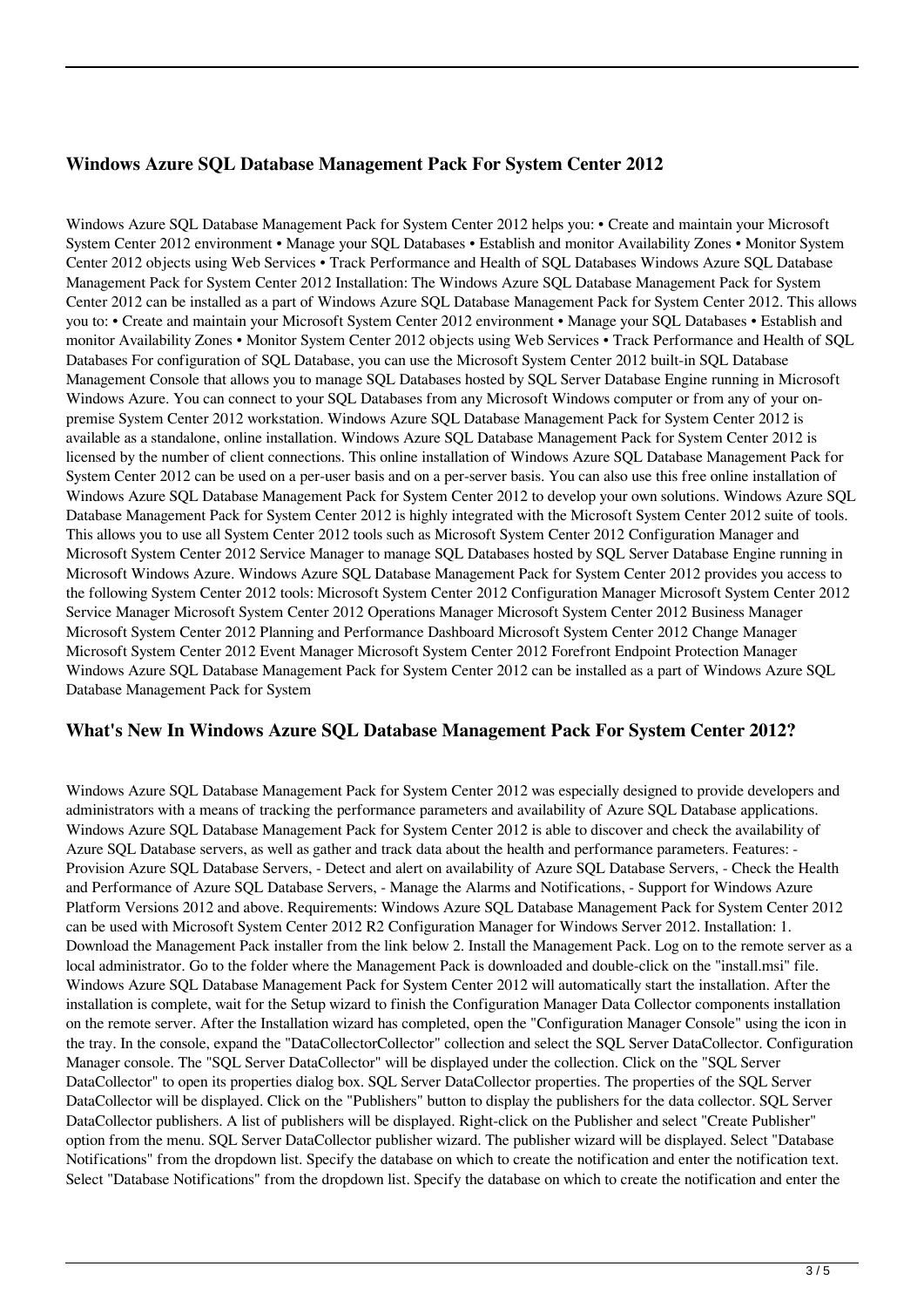notification text. Click on "OK" to create the publisher. SQL Server DataCollector publisher created.